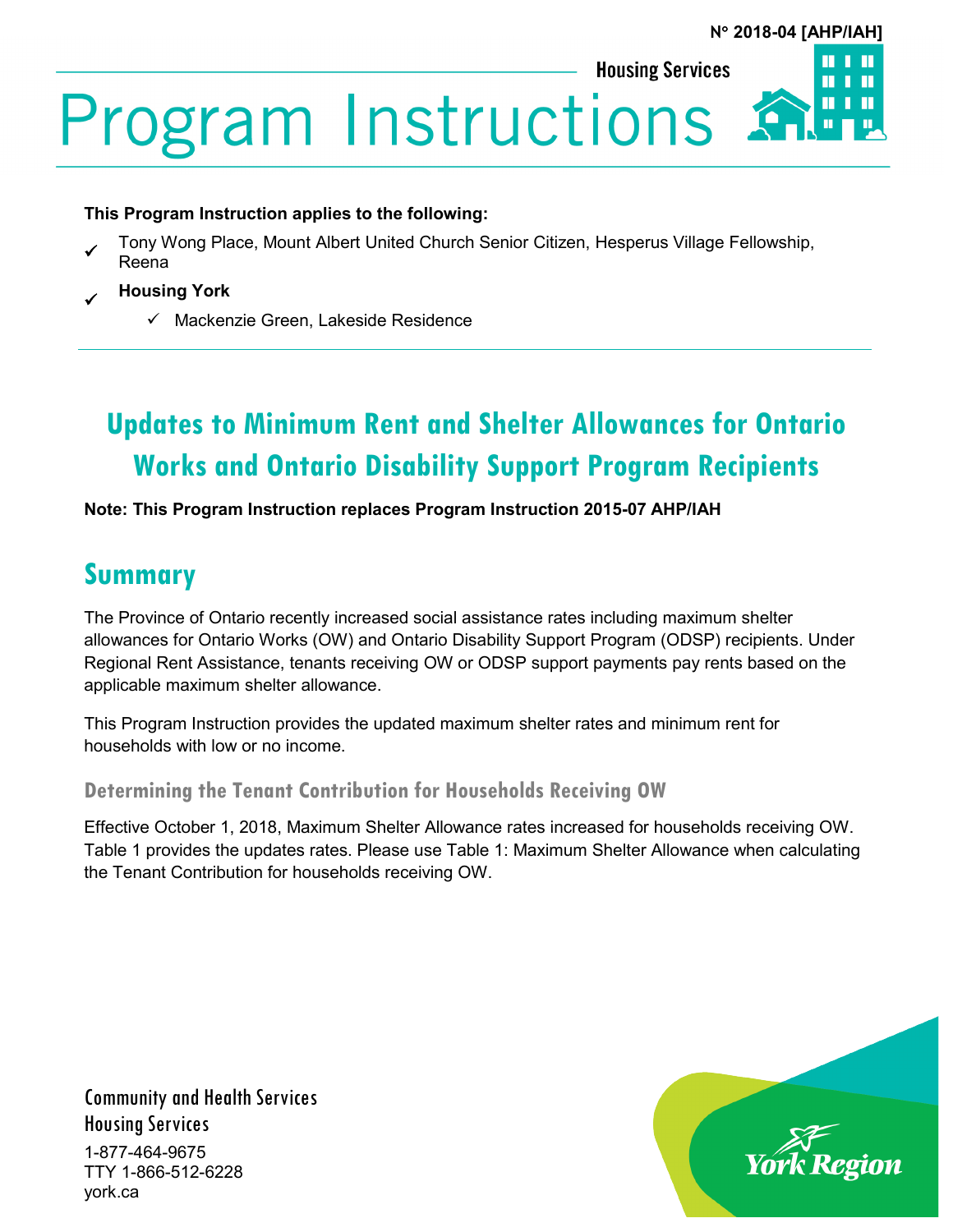| <b>Benefit Unit Size</b> | Maximum Monthly Shelter Allowance<br>(Tenant Contribution) |
|--------------------------|------------------------------------------------------------|
|                          | \$390                                                      |
|                          | \$642                                                      |
| 3                        | \$697                                                      |
|                          | \$756                                                      |
| 5                        | \$815                                                      |
| 6 or more                |                                                            |

#### **Table 1: Maximum Shelter Allowance - OW**

Source: Section 42 of Ontario Regulation 134/98 of the Ontario Works Act, 1997.

# **Determining the Tenant Contribution for Households receiving ODSP**

Effective September 1, 2018, Maximum Shelter Allowance rates increased for households receiving ODSP. Please use Table 2: Maximum Shelter Allowance when calculating the Tenant Contribution for households receiving ODSP.

| <b>Benefit Unit Size</b> | Maximum Monthly Shelter Allowance<br>(Tenant Contribution) |
|--------------------------|------------------------------------------------------------|
|                          | \$497                                                      |
| 2                        | \$781                                                      |
| 3                        | \$846                                                      |
|                          | \$918                                                      |
| 5                        | \$991                                                      |
| 6 or more                | \$1,026                                                    |

#### **Table 2: Maximum Shelter Allowance – ODSP**

Source: Section 42 of Ontario Regulation 222/98 of the Ontario Disability Support Program Act, 1997.

# **Determining Minimum Rent**

Minimum Rent is the amount a household must pay if their income results in a Rent Benefit calculation where the Tenant Contribution is lower than the Minimum Rent set out in the Table 3. Minimum Rent typically applies to households with self-employment income, student loans, very low or no income.

Minimum Rent aligns with the OW maximum shelter rate for a **benefit unit size of one**. Please use Table 3: Minimum Rent Contribution to calculate rent for applicable tenants.

Example:

A household of three people earns \$13,000 a year based on line 150 of their income tax return. 30% of the gross household income is \$325 per month. Since \$325 is lower than the Minimum Rent Contribution rate in Table 3, the household will pay \$390 each month.